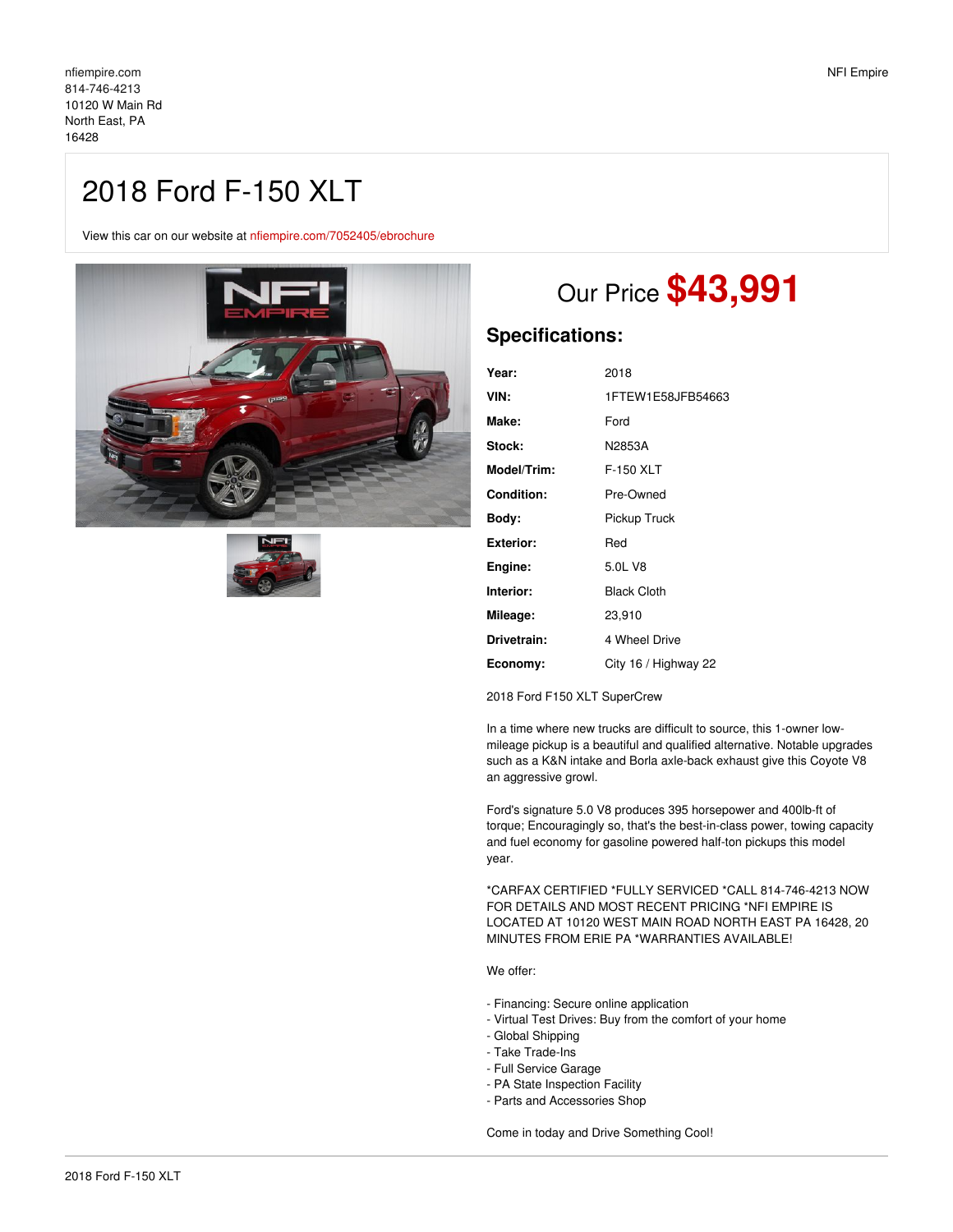NFI Empire - 814-746-4213 - View this car on our website at[nfiempire.com/7052405/ebrochure](https://nfiempire.com/vehicle/7052405/2018-ford-f-150-xlt-north-east-pa-16428/7052405/ebrochure)



2018 Ford F-150 XLT NFI Empire - 814-746-4213 - View this car on our website at[nfiempire.com/7052405/ebrochure](https://nfiempire.com/vehicle/7052405/2018-ford-f-150-xlt-north-east-pa-16428/7052405/ebrochure)